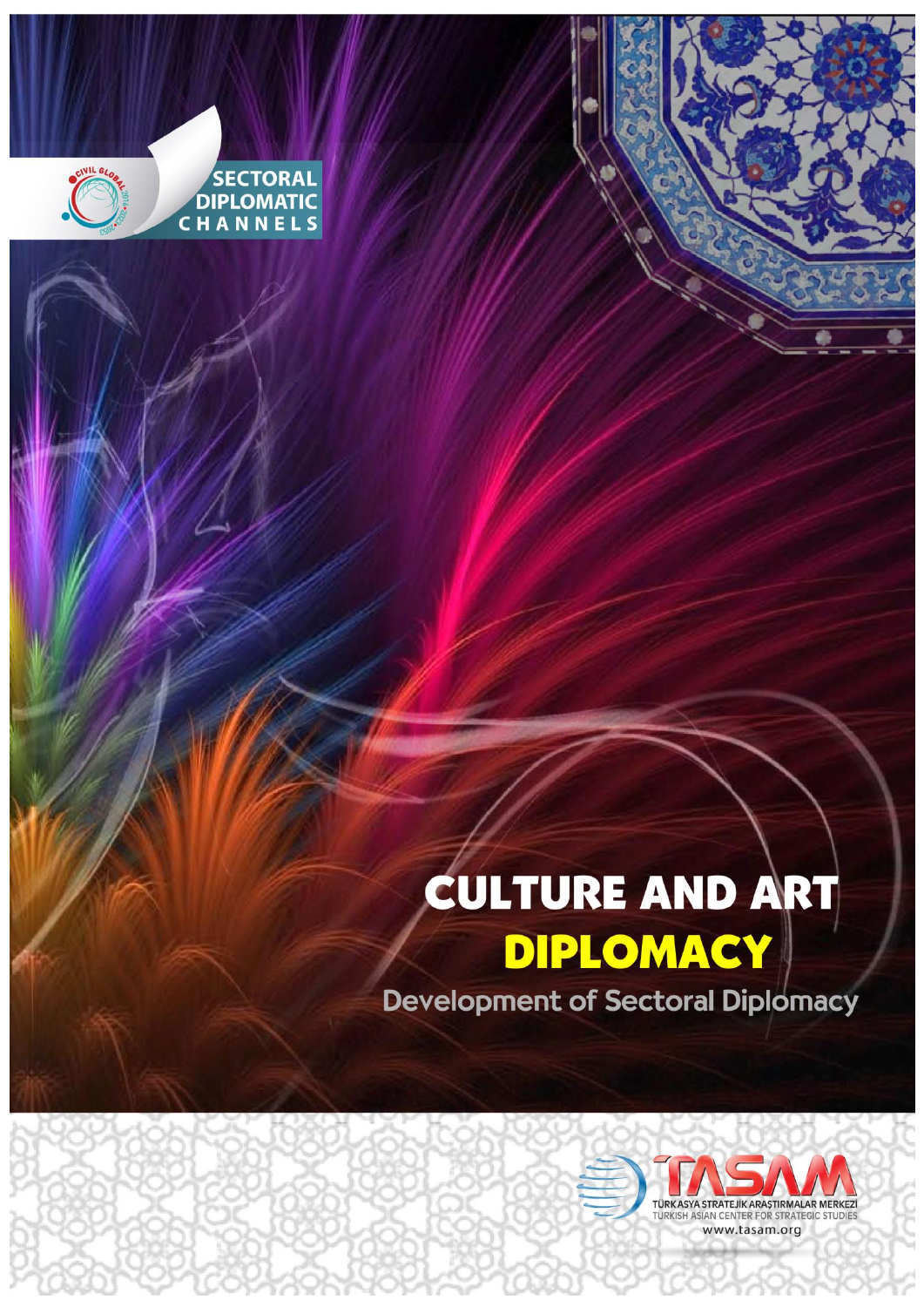



## **STRATEGIC VISION DOCUMENT CULTURE AND ART DIPLOMACY "Development of Sectoral Diplomacy"**

Culture and art are one of the most important factors of public diplomacy. Cultural diplomacy can be defined as influencing interlocutor groups by the way of sharing ideas, life styles, esthetic comprehensions and pleasures. Cultural diplomacy is one of the triggers of social change and transformation in the same time besides common communication tool among societies. In the result of culture diplomacy, prestige of countries increases; and presentation of countries actualizes from the most economic ways. And that provides concrete incomes such as tourism and exportation increase.

There can be mentioned from two basic factors for culture diplomacy. First of them is highly distilled and developed cultural saving. And second is having a hard power saving in political, militarily and economic meaning behind this cultural saving. And gaining proper and proportional functioning by these two factors is the important case, here.

One of the first and striking instances of cultural saving to be efficient in all the world with hard power factors is French culture to meet a wide influence area in all the world in 19<sup>th</sup> century. Even if French authorities didn't aim such an influence in this period, French culture supported with hard power has rapidly spread also with the effect of "progressive" statements of the period; and has made the visibility of France more apparent in international area. In this period, talking in French, using French products, visiting France and even designing official institutions according to the French style have become the fashion.

After the Second World War there was experienced a challenge in which cultural factors were essentially efficient besides Capitalist and Communist ideologies in bipolar system developed basing the nuclear terror balance. In this period, it was seen the factors such as Hollywood, music sector, nourishing and wearing culture etc. transforming into the factors that were scratchily influencing international area with ideology.

Also in the recent period; public diplomacy in general, culture and art diplomacy in private have begun to be more influent in the international relations area. The most basic raison of that is democracy to become a rising norm in international relations area. The influence of wide public groups has increased on managements so traditional foreign policy mechanisms with democracy. And it is obliged to be considered interlocutor country publics and public opinions more in the official foreign policy processes.

Also the rise of interaction among societies because of developments in information, communication and transportation technologies has increased the importance of culture and art diplomacy more than ever.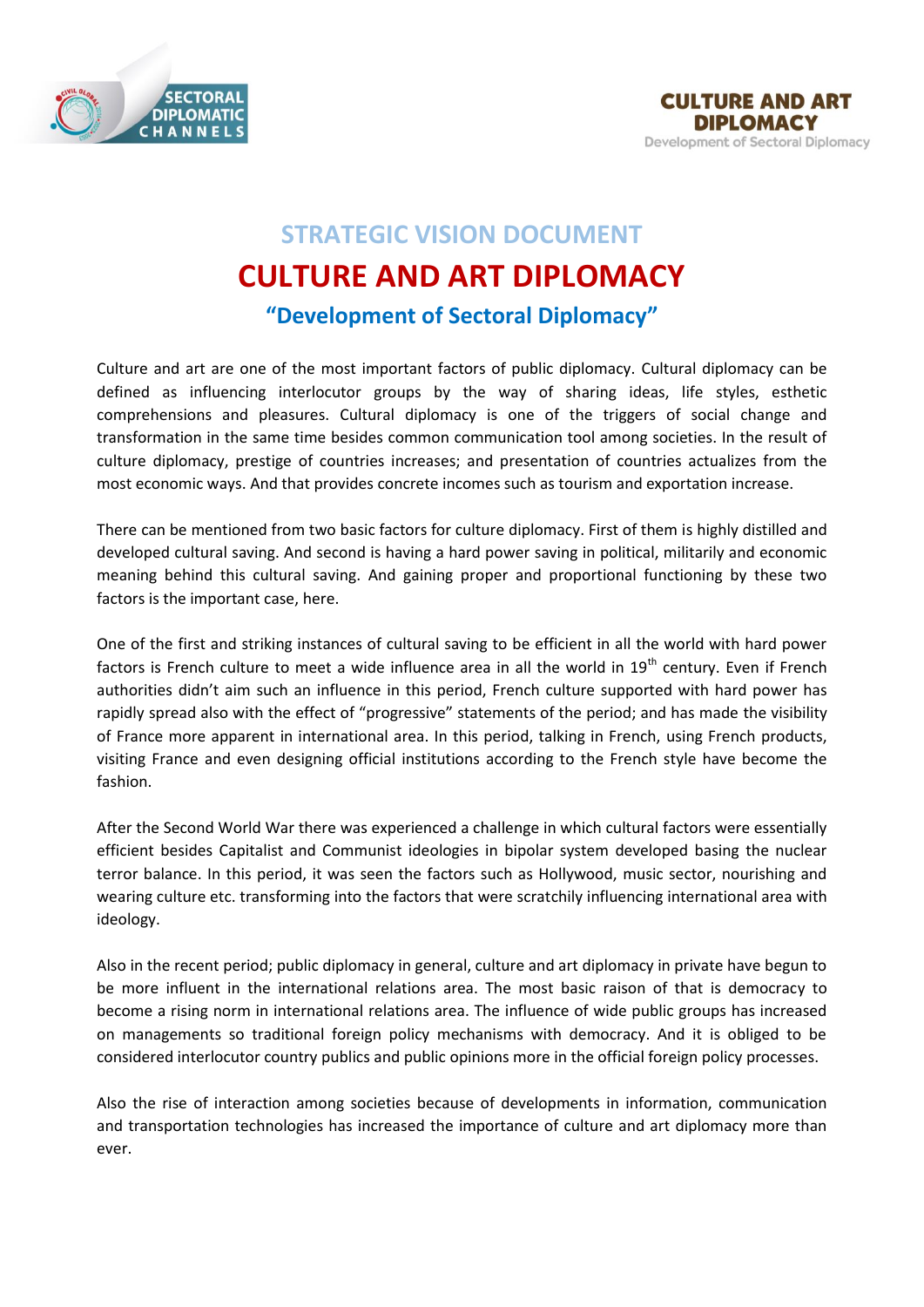

Powerful countries of today have been commonly using tools such as language, literature, music, folklore, products of TV series and cinema, cuisine culture and fashion etc. for actualizing cultural diplomacy targets.

In this point, it is important to make consciously all of these tools meaningful parts of progressive policies in an integrated frame and in the same direction. Otherwise, studies progressing in a track will be ignored by studies in other areas; policies and products developing in culture and art diplomacy area won't have another function from making a complexity in the eyes of interlocutor groups.

It is supposed to take benefit from prior persons in art world as culture diplomats. Furthermore it isn't supposed to limit this benefit only with artists grown by the country's own. It is also supposed to benefit from persons who grew in other countries but have done or can make useful works for the presentation of a country in terms of culture and art. The participations or supports of foreign representatives of countries to exhibitions, expositions and art activities will be majorly efficient.

It is supposed to be considered the fact that there has been founded a close relation between beliefs and culture diplomacy. The activities, which will be maintained in Turkic world in context of Turkic and Islamic culture; in Islamic world in context of Islamic representation; in countries from old Ottoman in the context of Ottoman culture; in Christian and Jewish countries in the context of heavenly religions, have been carrying a great importance according to culture diplomacy.

It is important to be considered and to develop institutions founded for maintaining cultural diplomacy. Institutions such as TIKA, Prime Ministry Office of Public Diplomacy, TURKSOY, Yunus Emre Institute that have been recently founded in the priority of our country or only by our country should be more influent by advantaging from the savings of similar worldwide institutions such as British Council, Servantes Institute etc.

In this context, we hope **the Studies of Culture and Art Diplomacy**, which will be held in the content of **Civil Global 2015-2023-2053** "Development Program of Global Civil Diplomacy", will provide multilateral profits and important contributions on the development of cooperation opportunities in the national and international area by the proactive approaches.